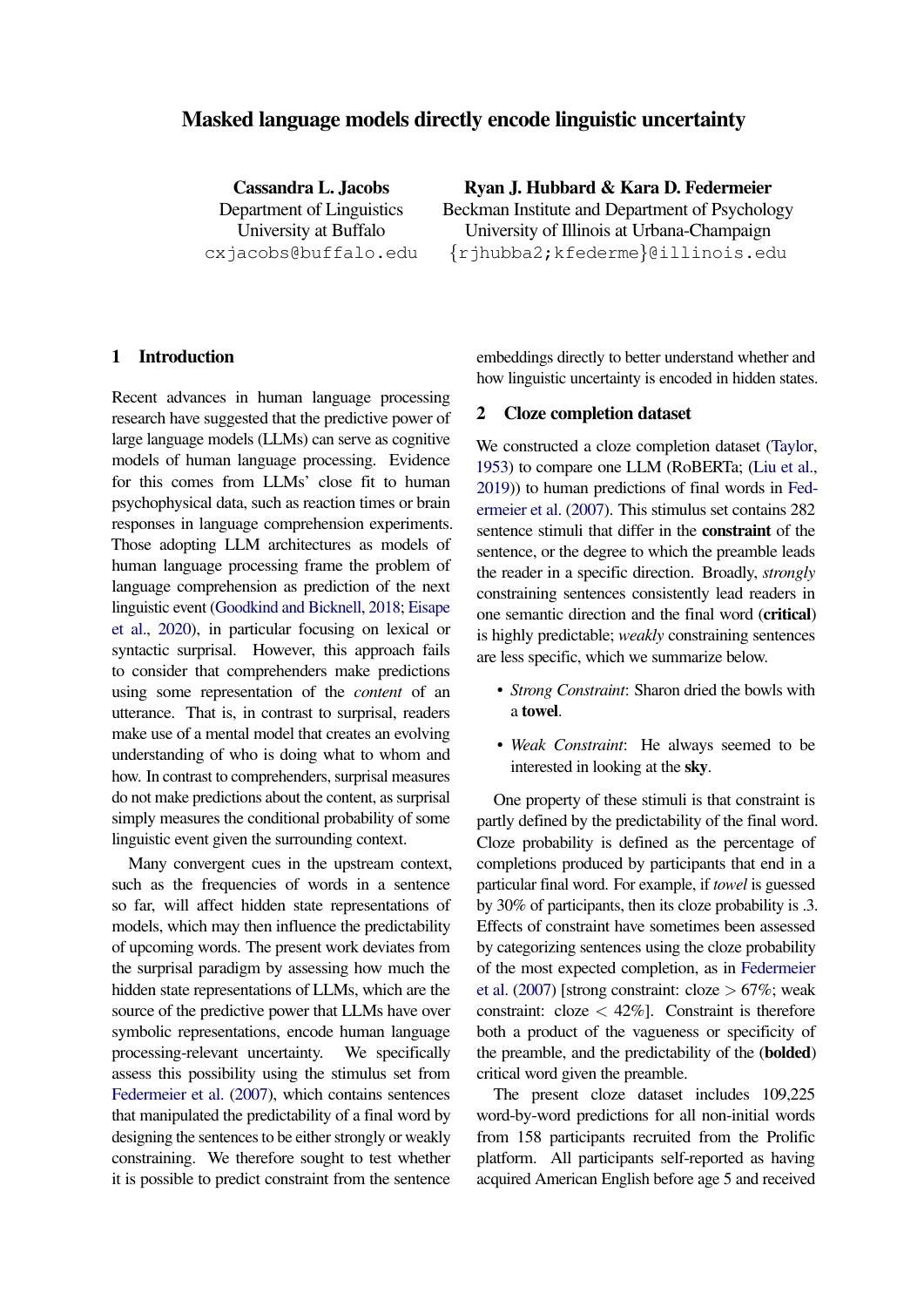\$8 for 30 minutes of their time. Here we are interested in whether the preamble encodes the predictability (constraint) of the final word.

In general, the cloze probability when participants produced the intended final word from [Federmeier](#page-3-2) [et al.](#page-3-2) [\(2007\)](#page-3-2) was higher when the sentence was strongly constraining (SC;  $\hat{\mu}_{SC} = 0.71$ ) than when it was weakly constraining (WC;  $\hat{\mu}_{WC} = 0.21$ ),  $t(266) = 25.1$ ,  $p < .001$ . We therefore largely replicated the original divisions of [Federmeier et al.](#page-3-2) [\(2007\)](#page-3-2). However, the current cloze dataset differs from the original stimulus set in that we are able to leverage the probabilities of all cloze completions to assess uncertainty across these categories. Participants provided more varied responses as evidenced by higher entropy in WC sentences ( $\hat{\mu}_{WC} = 0.87$ ) than in SC ones ( $\hat{\mu}_{SC} = 0.36$ ),  $t(200) = 21.8$ ,  $p < .001$ , a result we discuss further in Section [3.2.](#page-2-0) In the next section, we describe our masking procedure for assessing the degree to which cloze probabilities and response entropies correlate with embedding representation-derived measures.

## 3 Probing the predictability of final words

Given the clear difference in cloze probabilities of critical words in the strongly and weakly constraining stimuli in Section [2,](#page-0-0) we reasoned that strongly and weakly constraining sentences are relatively easy for participants to distinguish. In this section, however, we sought to test whether the unpredictability of a word as defined by the original cloze labels in [Federmeier et al.](#page-3-2) [\(2007\)](#page-3-2) is recoverable directly from sentence embeddings, as outlined in Section [2.](#page-0-0) While this may seem trivial, it is not obvious exactly what factors influence the predictability of a final word – individually or jointly. For example, it is possible that comprehenders rely predominantly on immediately preceding information when completing cloze tasks, but they may also incorporate linguistic properties of words or combinations of words earlier in the sentence [\(MacDonald and Seidenberg,](#page-3-5) [2006\)](#page-3-5).

To test whether constraint is recoverable from sentence embeddings, we leveraged the masked language model RoBERTa [\(Liu et al.,](#page-3-4) [2019\)](#page-3-4), which enabled us to hide the critical words from the model's representation of the sentence and obtain sentence embeddings for a downstream probing model. RoBERTa deviates from human language processing in that it processes the entire sentence simultaneously, rather than incrementally as in recurrent neural networks [\(Elman,](#page-3-6) [1990\)](#page-3-6). However, we can present sentences except

the final word to RoBERTa, which can mimic any forward predictions and higher-order integration that readers will have done up until that point. Importantly, a masked language model like RoBERTa allows us to mask the final word, and obtain a representation of only the upstream (preamble) part of the sentence.

We then transformed the sentence into a single vector for our classification procedure, taking the original sentence from the [Federmeier et al.](#page-3-2) [\(2007\)](#page-3-2) stimuli, except we replaced the critical final word with a  $\langle \text{mask} \rangle$  token. Embedding the sentence using RoBERTa produces a fixed-length vector for each token (roughly, word), from which we computed a sentence embedding vector by averaging all token vectors within each layer, excluding the <mask> token. This embedding process produced a  $282 \times 13 \times 768$ -dimensional matrix. From these embeddings, we then constructed 282 leave-one-out regularized logistic regression probing classifiers (one for each critical sentence) trained on 281 of the sentence embeddings to predict strong (SC) or weak constraint (WC) from the original [Federmeier et al.](#page-3-2) [\(2007\)](#page-3-2) labels. We then treat the remaining sentence as a test item and obtain a predicted probability of the sentence being strongly constraining.

#### 3.1 Cloze surprisal

<span id="page-1-0"></span>In contrast to using raw percentages of completions of the [Federmeier et al.](#page-3-2) [\(2007\)](#page-3-2) cloze stimuli, we can alternately quantify constraint using either the surprisal of a particular completion (Eq. [1\)](#page-1-0) or estimate entropy  $(H; Eq. 2)$  $(H; Eq. 2)$  over all K cloze completions:

$$
surprisal = -\log(p(x))
$$
 (1)

$$
H = \sum_{k=1}^{K} p(x) \cdot \log_K(p(x))
$$
 (2)

<span id="page-1-1"></span>If constraint is encoded in both the final resulting sentence and the context, then we expect to see a positive relationship between the model's belief that the sentence is strongly constraining and participants' ability to guess the target word. However, constraint may also be measured using cloze probabilities, or the conditional probability of participants producing a word given a context. In the [Federmeier et al.](#page-3-2) [\(2007\)](#page-3-2) work, strongly and weakly constraining sentences were designed to have high and low cloze probability completions, respectively. Therefore, we tested for a correlation between linguistic uncertainty as estimated by the cloze probability of the critical word and the predicted probabilities obtained from the classifiers.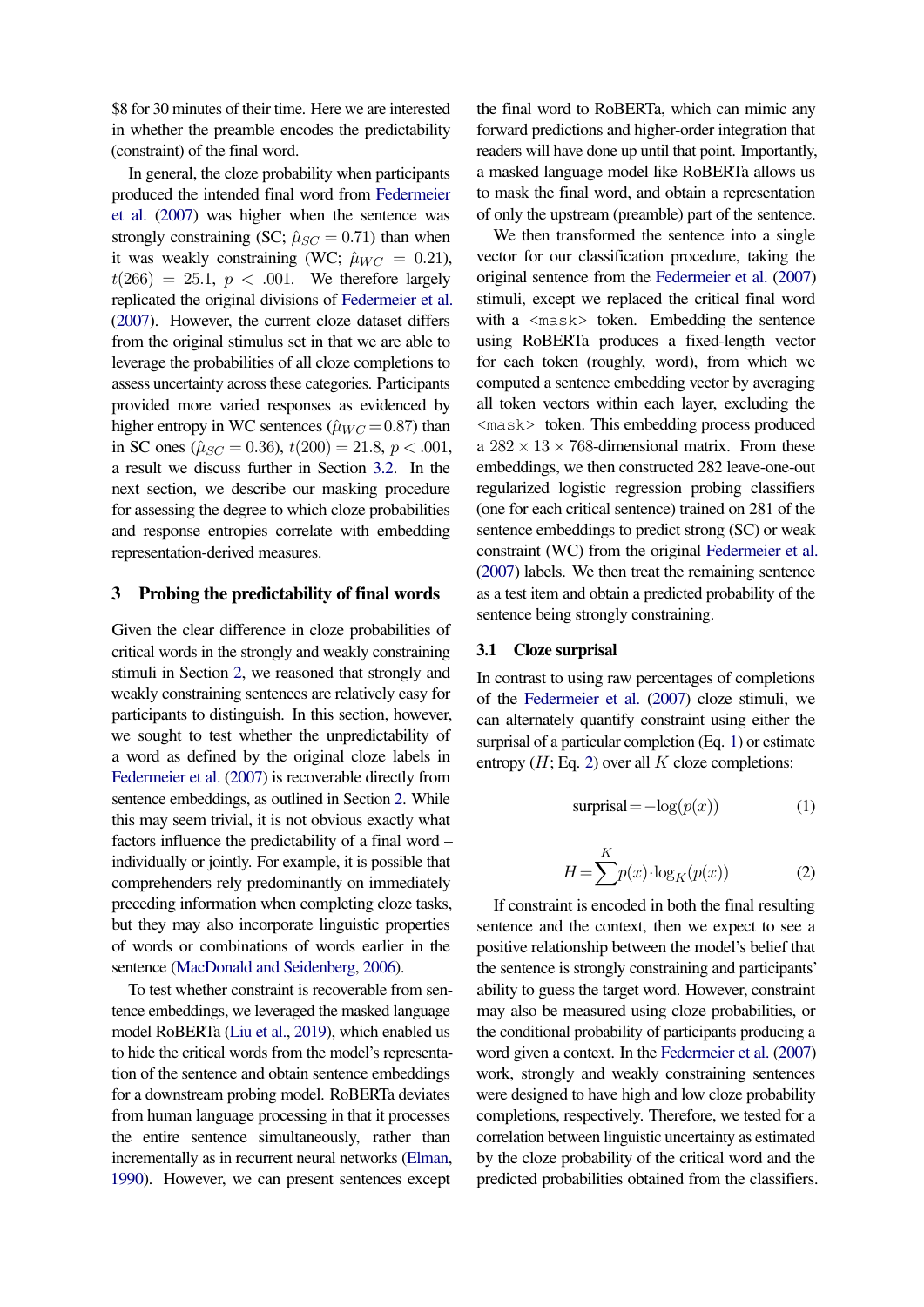<span id="page-2-1"></span>

<span id="page-2-2"></span>Figure 1: Plotted relationship between critical final word cloze and classifier probability of constraint ( $\hat{\rho}$  = 0.43, p < .001). Line represents perfect correlation.



Figure 2: Plotted relationship between final word entropy and classifier probability of constraint. Line represents fitted slope ( $\hat{\rho} = -.32, p < .001$ ).

With these predicted probabilities, we then tested for a relationship between the log odds of a predicted SC label as a function of the cloze probability of the final completion and found a strong correlation between the two ( $\hat{\rho}$  = 0.43, p < .001). We plot this relationship in Figure [1.](#page-2-1)

# <span id="page-2-0"></span>3.2 Cloze entropy

Like cloze probability, we can also compute the uncertainty of participants' final responses by computing

the entropy of the outcomes. This uncertainty captures the intuition that if participants vary in what they expect, then their guesses will be relatively uniformly distributed across many outcomes. Indeed, the weakly constraining sentences in [Federmeier et al.](#page-3-2) [\(2007\)](#page-3-2) may have been designed to be vague, and thus intended to be completed by many possible valid words. We conducted the same analysis as in the previous section, and found that with greater uncertainty (higher entropy), the model's belief that a sentence was strongly